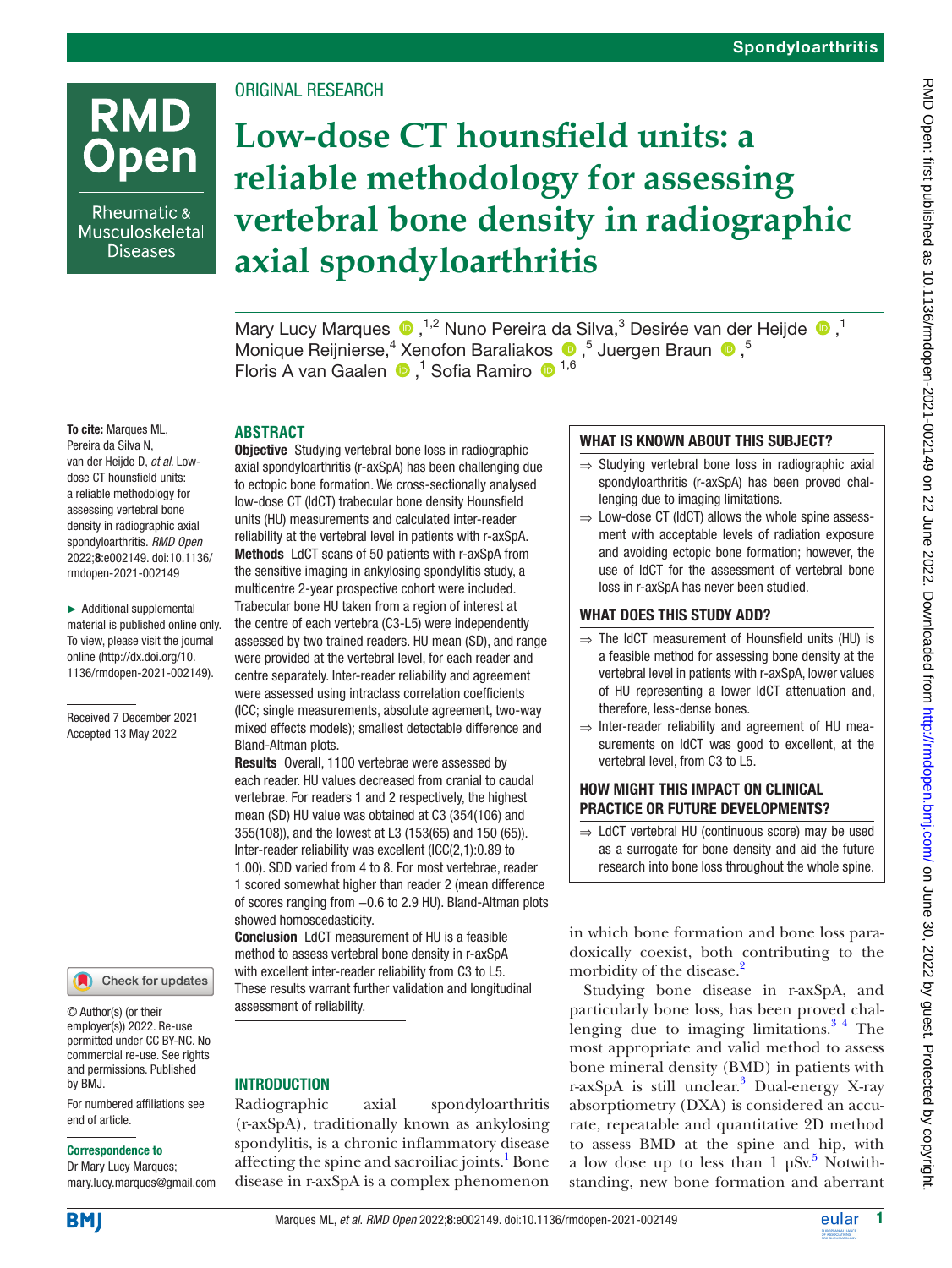hyperostosis may artificially increase BMD of the spine.<sup>[3](#page-5-2)</sup> New imaging techniques for measuring BMD at the verte-bral level have emerged in the past years.<sup>[6](#page-5-4)</sup> Quantitative CT, a 3D technique, has been shown to estimate trabecular vertebral BMD avoiding the ectopic osteoproliferative changes.[6 7](#page-5-4) However, QTC requires special settings for imaging acquisition, with high ionising radiation exposure. [8](#page-5-5) Therefore, studies included only a few vertebrae mainly at the lumbar spine. $910$  The use of ldCT to study bone loss in r-axSpA has not been evaluated in the literature.

Assessing local bone quality on CT scans with Hounsfield units (HU) quantification is being increasingly reported. HU allow for the assessment of tissue density on CT, based on a defined scale of zero for water and −1000 for air. The upper HU limits can reach more than 3000 for metals like steel or silver, while bone typically ranges from 300 up to 2000 HU for dense bones like cochlea. $\frac{11}{11}$  Modern imaging software programmes allow HU to be calculated from a region of interest on CT scans without any additional cost or radiation exposure. Several studies opportunistically assessed vertebral HU in trauma patients, general population or patients with CT scans performed for other reasons, $11-16$  including the lumbar spine in patients with r-axSpA.[10](#page-5-8) Correlations between HU and BMD (as measured by DXA) have been established, and normative data have been defined throughout the spine. $\frac{11 \cdot 14}{2}$  However, the thorough assessment of HU from the cervical to the lumbar spine has never been made, mainly due to high radiation exposure issues.

Low-dose CT (ldCT), using acceptable levels of ionising radiation exposure (as low as 1.4mSv for whole spine ldCT), has been hypothesised as the ideal imaging technique to study bone changes in r-axSpA. $3\frac{17}{18}$  Major advances in the understanding of new bone formation in r-axSpA have been accomplished using ldCT scans of the whole spine. New bone formation in the spine of patients with r-axSpA can be reliably assessed using CT Syndesmophyte Score on ldCT with high sensitivity for syndesmo-phyte formation.<sup>[19 20](#page-5-9)</sup> Another advantage of using ldCT scans is that, as in conventional CT scans, vertebral HU can potentially be measured.<sup>[14](#page-5-10)</sup>

In the present study, we aimed to cross-sectionally describe the ldCT measurements of HU, as a surrogate for bone density, and their inter-reader reliability at the vertebral level from C3 to L5 in patients with r-axSpA.

#### MATERIAL AND METHODS Study design and study population

This was a cross-sectional study using data from patients with r-axSpA included in the sensitive imaging in ankylosing spondylitis (SIAS) cohort. SIAS was a multicentre 2-year prospective cohort, including 60 patients with r-axSpA from two centres: Leiden, the Netherlands and, Herne, Germany. The main purpose of this cohort was to assess the role of new sensitive imaging techniques in RMD Open: first published as 10.1136/rmdopen-2021-002149 on 22 June 2022. Downloaded from http://rmdopen.bmj.com/ on June 30, 2022 by guest. Protected by copyright on June 30, 2022 by guest. Protected by copyright. <http://rmdopen.bmj.com/> RMD Open: first published as 10.1136/rmdopen-2021-002149 on 22 June 2022. Downloaded from

r-axSpA. Patients were consecutively included according to the following criteria (recruitment period from 2010 to 2012): age  $\geq$ 18 years; a diagnosis of r-axSpA, fulfilling the modified New York criteria<sup>21</sup>;  $1-18$  syndesmophytes (maximum of 75% of the possible sites) visible on lateral cervical and lumbar spine conventional radiographs and ≥1 inflammatory lesion on short tau inversion recovery MRI of the whole spine. Clinical and spine MRI data were obtained at baseline, 1 and 2years, while ldCT scans of the whole spine were performed at baseline and after 2years of follow-up. For the present study, a sample of 50 baseline ldCT scans was used, according to a sample size calculation focused on the reliability and considering an intra-class correlation coefficient (ICC) of ≥0.80 as acceptable.[22](#page-6-1) The sample size calculation details and respective formula are provided in [online supplemental](https://dx.doi.org/10.1136/rmdopen-2021-002149) [text S1](https://dx.doi.org/10.1136/rmdopen-2021-002149).

#### HU imaging assessments

LdCT imaging acquisition using automatic exposure control calibration was performed in both centres in accordance with a standardised protocol. In Leiden, the ldCT scanner used was a Aquilion 64 (Toshiba Medical Systems), while, in Herne, a Somatom Emotion 16 (Siemens) was used; the effective dose estimates for the whole spine were  $3.8$  (2.6) mSv and  $4.7$  (2.4) mSv per ldCT, respectively. The differences in ionising radiation exposure between 16-slice and 64-slice scanners, for a similar-sized patient (ie, CTDIvol), were approximately 10%, the 64-slice scanner involving less ionising radiation exposure. Differences between the radiation doses of the two scanners may be explained not only by the scanner settings and performance, but also by the area scanned (greater on the 16-slice scanner).

Vertebral ldCT HU (continuous score for the whole vertebra) were independently assessed at the vertebral level from C3 to L5 by two trained readers (a radiologist and a rheumatologist) using OsiriX software (v6.5.1). A recent methodology validated in trauma patients was adapted in an iterative process for the whole spine.<sup>[14](#page-5-10)</sup> Briefly, using a three-dimensional curved-multiplanar reconstruction (3D Curved-MPR), each vertebral level was identified on a sagittal plane. Vertebral HU measurements were taken from a reconstructed cross-sectional slice positioned at the centre of the vertebra. The mean HU value obtained at each vertebra corresponded to the average image density within a selected region of interest avoiding the peripheral bone. A detailed description is provided in [figure](#page-2-0) 1.

#### Statistical analysis

Baseline data were analysed at the vertebral level. The entire spine was analysed (C3-L5; 22 vertebrae per patient), which allowed using a maximum of 1100 vertebrae in 50 patients. Mean (SD) and range for HU were provided at the vertebral level, for each of the readers and for each centre separately (Leiden vs Herne). The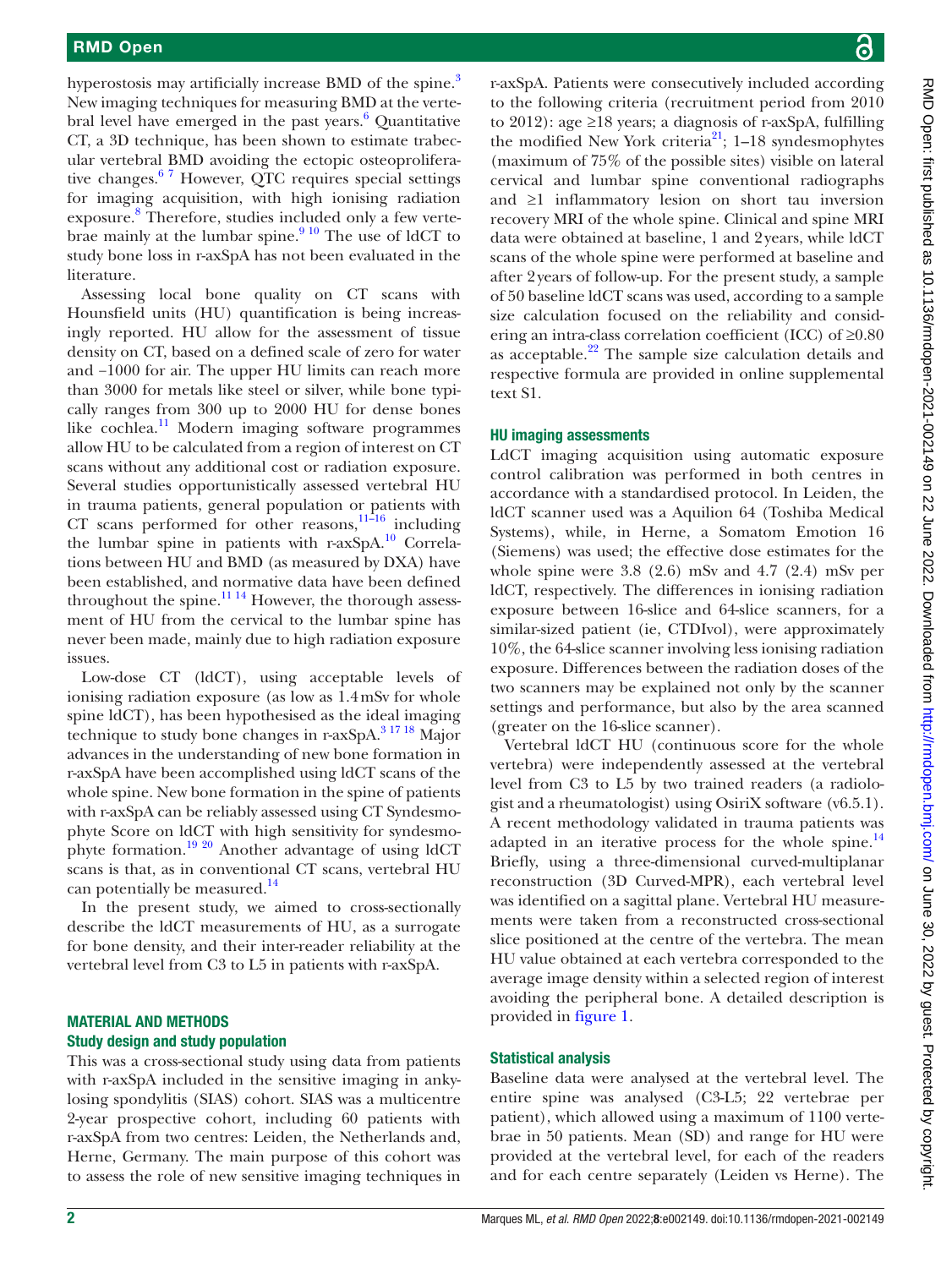

 $\overline{\bullet}$ 

<span id="page-2-0"></span>Figure 1 Methodology of Hounsfield Units (HU) measurement. (A) Using a three-dimensional curvedmultiplanar reconstruction (3D Curved-MPR) the curve of the spine adjacent to the spinal canal was selected. (B) On the obtained sagittal image, the individual vertebral levels were identified. The software automatically displays three lines of reference (yellow lines A, B and C). At each vertebral level, two lines of reference were manually positioned at the superior (yellow line A) and inferior (yellow line C) limits of the vertebra. Equidistant to A and C, the yellow line B was automatically placed by the software at the centre of the vertebral body. (C) Vertebral HU measurements were taken from a single reconstructed cross-sectional slice positioned at the centre of the vertebra (at the level of the yellow line B). (D) A centred region of interest (ROI) was manually selected, having a diameter equal to 75% of the average of anteroposterior and transverse diameters. The density of the vertebra was displayed by the software as the average image intensity within the sample region, reported in HU.

number and type of incident density abnormalities or artefacts were also described.

#### Reliability and agreement of HU measurements at the vertebral level

Inter-reader reliability and agreement were assessed at the vertebral level. ICCs single measurements, absolute agreement were used, applying two-way mixed effect models.<sup>[23](#page-6-2)</sup> The reader was defined as fixed (only applicable to the readers of the present study and not aiming at generalising the results to other studies), and the patients/vertebral levels were defined as random. Agreement was assessed using Bland-Altman plots and the smallest detectable difference (SDD=1.96× SDdifference  $/(\sqrt{k})$ . SDdifference is the SD of the differences in status scores between two readers and k is the number of readers  $(n=2)$ .<sup>[24](#page-6-3)</sup>

Intra-reader reliability was assessed in a 20% random sample (n=10 patients; n=220 vertebrae). Reader one reassessed the ldCT scans in a different session at least 1week after the first assessment. Two-way mixed effects models, absolute agreement, were used to compute ICCs. Agreement was assessed using Bland-Altman plots and SDD. The SDD formula was the same as above, though the SDdifference is the SD of the differences in status scores between the two assessments performed by the

same reader, and the K stands for the number of assessments  $(k=2)$ .

Statistical analyses were performed using S*TATA* software V.14.0.

# RESULTS

Whole spine ldCT scans from 50 patients with r-axSpA (mean (SD) age of 49 (10) years; 43 (86%) male and 42 (84%) HLA-B27 positive) were included – 26 of them from Leiden, and 24 from Herne. Detailed information regarding demographic and clinical characteristics of the included patients is provided in [online supplemental](https://dx.doi.org/10.1136/rmdopen-2021-002149) [table S1](https://dx.doi.org/10.1136/rmdopen-2021-002149).

Of the 1100 vertebrae, 1053 (96%) could be assessed for HU measurements. Severe ankylosis precluded the assessment of a maximum of 47 vertebrae (most of them (n=30) at the cervical spine). In total, 220 cervical, 588 thoracic and 245 lumbar vertebrae were assessed by each reader.

The HU values decreased from cranial to caudal vertebrae. The gradient of decreasing values from the cervical to the lumbar vertebrae is shown in [table](#page-3-0) 1. For both readers, the highest mean (SD) value for HU was obtained at C3 (354 (106) and 355 (108) for readers 1 and 2, respectively), and the lowest at L3 (153 (65) and 150 (65) for reader 1 and 2, respectively). Remarkably, when analysing the results separately for the two centres included in this study (Leiden vs Herne), the same gradient and similar HU values were observed throughout the spine—[online supplemental table S2.](https://dx.doi.org/10.1136/rmdopen-2021-002149)

Only 7% of the vertebrae (n=72) were reported by at least one of the readers as having density abnormalities or artefacts that affect the HU measurement. The most frequent artefact was the presence of sclerotic changes affecting the vertebral body (n=31, 43%). Photon starvation artefact was reported as the second most common limitation to the HU measurement (n=18, 25%), typical at the shoulder level. No osteosynthesis material or other visible foreign material were detected in the assessed vertebrae. A detailed description of the total artefacts at the vertebral level is provided in [online supplemental](https://dx.doi.org/10.1136/rmdopen-2021-002149) [table S3](https://dx.doi.org/10.1136/rmdopen-2021-002149).

#### Reliability and agreement of HU measurements at the vertebral level

Inter-reader reliability was shown to be excellent, with ICCs ranging from 0.90 to 1.00 in the cervical spine; 0.97 to 1.00 in the thoracic spine; and 0.89 to 0.94 in the lumbar spine ([table](#page-3-0) 1). SDD varied, throughout the whole spine, from 4 to 8. A small degree of systematic error was observed between the two readers, that is, for most vertebrae, reader 1 scored somewhat higher than reader 2 (mean difference of scores ranging from −0.6 HU to 2.9 HU). Bland-Altman plots showed homoscedasticity throughout the whole spine. Representative examples from vertebrae of each segment of the spine (C3, T1 and L1) are presented in [figure](#page-3-1) 2. The Bland-Altman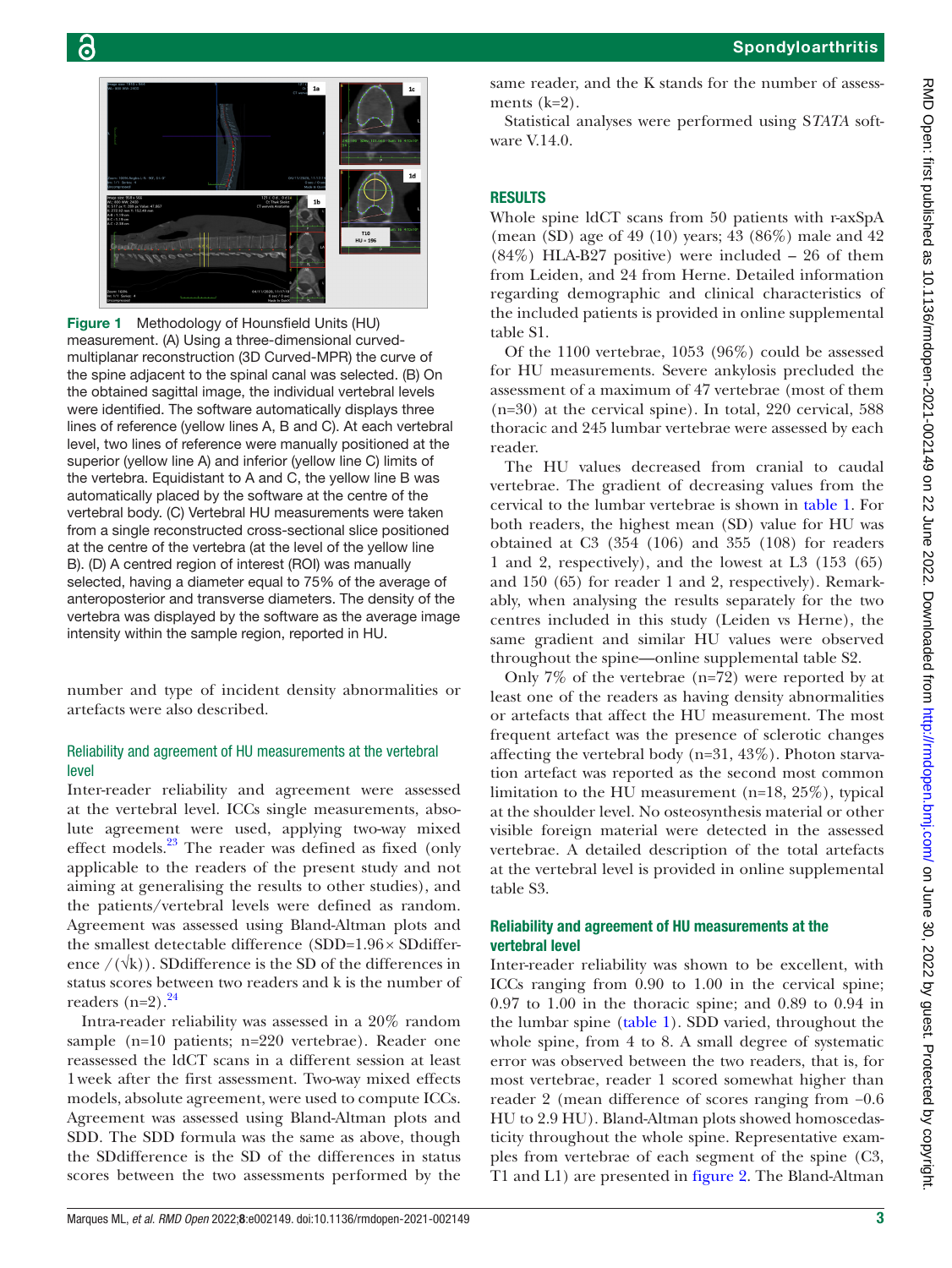<span id="page-3-0"></span>

| Table 1 Descriptive statistics of Hounsfield units (HU) values according to the measurements of readers 1 and 2, inter-reader |  |
|-------------------------------------------------------------------------------------------------------------------------------|--|
| reliability and agreement for each vertebral level                                                                            |  |

|                 |           | Reader 1-HU values |           | <b>Reader 2-HU values</b> |                  |                  |  |  |
|-----------------|-----------|--------------------|-----------|---------------------------|------------------|------------------|--|--|
| Vertebra        | Mean (SD) | Range              | Mean (SD) | Range                     | ICC <sub>T</sub> | SDD <sub>‡</sub> |  |  |
| C <sub>3</sub>  | 354 (106) | 162-643            | 355 (108) | 158-647                   | 0.98             | 6                |  |  |
| C <sub>4</sub>  | 350 (113) | 119-661            | 350 (113) | 122-668                   | 1.00             | 5                |  |  |
| C <sub>5</sub>  | 333 (109) | 83-601             | 333 (109) | 88-605                    | 0.90             | 6                |  |  |
| C <sub>6</sub>  | 290 (88)  | 82-481             | 289 (88)  | 83-479                    | 1.00             | 5                |  |  |
| C7              | 271 (83)  | 79-447             | 270 (82)  | $81 - 440$                | 1.00             | $\overline{7}$   |  |  |
| T1              | 229 (86)  | 69-431             | 224 (87)  | 67-426                    | 1.00             | 6                |  |  |
| T <sub>2</sub>  | 246 (59)  | 55-382             | 240 (58)  | 57-384                    | 0.99             | 6                |  |  |
| T <sub>3</sub>  | 230 (71)  | 88-402             | 223 (69)  | 90-407                    | 0.99             | 6                |  |  |
| T <sub>4</sub>  | 222 (69)  | $41 - 333$         | 210 (66)  | 43-335                    | 0.99             | 5                |  |  |
| T <sub>5</sub>  | 208 (56)  | 59-369             | 204 (57)  | 53-362                    | 0.98             | $\overline{4}$   |  |  |
| T <sub>6</sub>  | 205 (63)  | $31 - 319$         | 194 (63)  | $32 - 312$                | 0.98             | 5                |  |  |
| T7              | 198 (78)  | $-9$ to 353        | 187 (74)  | $-10$ to 359              | 0.99             | 5                |  |  |
| T <sub>8</sub>  | 185 (68)  | 7-299              | 177 (65)  | $3 - 306$                 | 0.99             | $\overline{7}$   |  |  |
| T <sub>9</sub>  | 194 (72)  | $-15$ to 307       | 181 (69)  | $-17$ to 304              | 0.99             | 6                |  |  |
| T10             | 194 (73)  | 18-375             | 181(71)   | 23-372                    | 0.99             | 5                |  |  |
| T <sub>11</sub> | 176 (60)  | 29-305             | 168 (60)  | 30-302                    | 0.97             | 5                |  |  |
| T <sub>12</sub> | 177 (62)  | 28-367             | 166 (58)  | 23-372                    | 0.97             | 6                |  |  |
| L1              | 165 (55)  | $11 - 325$         | 162 (54)  | $6 - 317$                 | 0.89             | 8                |  |  |
| L2              | 158 (51)  | $-13$ to 258       | 153(51)   | $-9$ to 253               | 0.94             | $\overline{4}$   |  |  |
| L <sub>3</sub>  | 154 (65)  | $-37$ to 345       | 150 (65)  | $-34$ to $346$            | 0.89             | 8                |  |  |
| L4              | 163 (84)  | $-35$ to $459$     | 156 (82)  | $-37$ to 461              | 0.91             | $\overline{7}$   |  |  |
| L <sub>5</sub>  | 159 (65)  | $-12$ to 292       | 158 (63)  | $-8$ to 286               | 0.90             | 8                |  |  |

\*Cervical spine values are based on a total of 44 vertebrae scored at each level (C3–C7) by both readers. The values for thoracic and lumbar spine are based on a total of 50 and 49 vertebrae scored at each level (T1 to L5) by readers 1 and 2, respectively.

†Two-way mixed effects method, single measurements, absolute agreement.

‡SDD=1.96 × SD<sub>difference</sub> /(√k); SD<sub>difference</sub> is the SD of the differences in status scores between two readers; k is the number of readers (n=2). HU, Hounsfield Units; ICC, intraclass correlation coefficients; SDD, smallest detectable difference.



Figure 2 Bland-Altman plots for representative examples from vertebrae of each segment of the spine: C3, T1, and L1. The scatter of differences is homoscedastic. HU, Hounsfield Units.

plots for all the other vertebral levels are provided in [online supplemental figures S1-S19](https://dx.doi.org/10.1136/rmdopen-2021-002149).

Intra-reader reliability was also excellent. Descriptive statistics for the HU repeated measurements, ICCs and SDD are provided for each vertebra in [online supple](https://dx.doi.org/10.1136/rmdopen-2021-002149)[mental table S4](https://dx.doi.org/10.1136/rmdopen-2021-002149). ICCs varied from 0.92 to 1.00, while SDD ranged from 2 to 6 throughout the spine. Bland-Altman plots showed homoscedastic scatter throughout the spine, with mean differences of the two assessments close to zero HU – representative examples are given in [online supplemental figure S20.](https://dx.doi.org/10.1136/rmdopen-2021-002149)

## **DISCUSSION**

<span id="page-3-1"></span>In this study, we cross-sectionally tested a methodology for assessing bone density of the whole spine in patients with r-axSpA, using vertebral HU measured on ldCT scans. HU measurements were proven to be feasible with excellent inter-reader reliability at the vertebral level, from C3 to L5.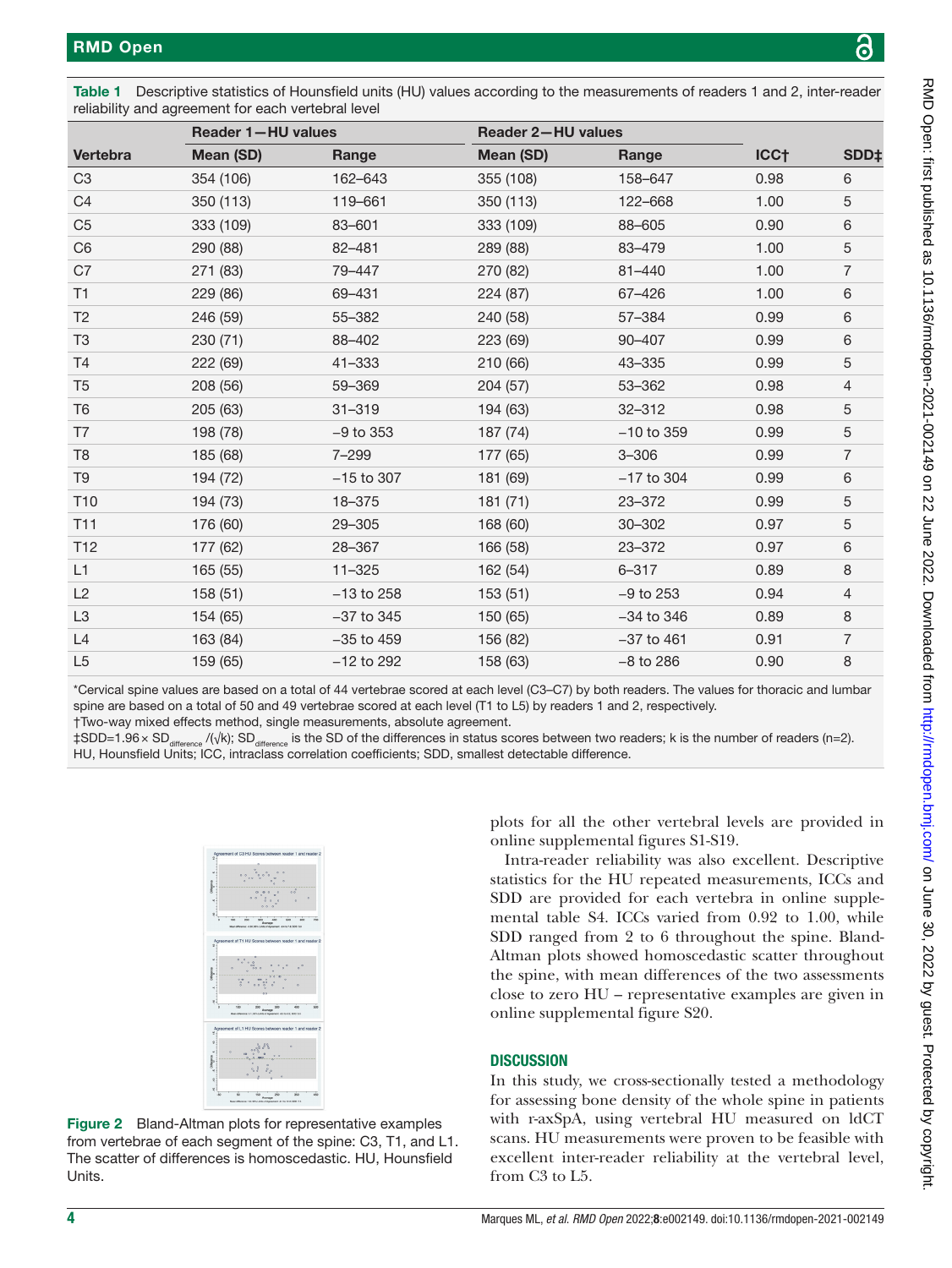LdCT HU values were higher in the cervical vertebrae and decreased throughout the spine, with the lowest values obtained for the lumbar vertebrae. Lower HU values represent a lower ldCT attenuation. Thus, less-dense bones will likely have lower HU values. The gradient of HU is also in line with previous results in different populations (trauma patients or general population),<sup>14 15 25</sup> and with findings in histomorphometry analysis of intervertebral variation in trabecular microarchitecture throughout the normal spine. $26$  The analysis of excised vertebral bodies of the complete spine (C3 to L5) in 26 autopsy cases revealed a significant intervertebral variation of trabecular microarchitecture.<sup>26</sup> The density of the trabecular structure of cervical vertebrae was shown to be much higher than that of thoracic and lumbar vertebrae. $26$  Remarkably, the structural differences between lumbar spine at one end and cervical spine on the other end of the spine were shown to increase with age, bone mass decreasing faster caudally than cranially within spinal vertebrae.<sup>26</sup> The rationale behind these differences, although poorly studied, might be due to the high dynamic forces of which cervical vertebrae are exposed to because of their mobility and small size.<sup>[26](#page-6-4)</sup>

Notwithstanding, in the present study, the vertebral HU values for patients with r-axSpA were on average, and for all spinal segments, lower than what was previously presented in stratified data for similar age and gender general populations.<sup>141525</sup> These results may indicate that, in r-axSpA, bone loss is likely locally present throughout the whole spine and not predominantly in the lumbar spine, the latter more consistent with biological systemic bone loss. Although data in other fields suggested that low-dose and standard CT scans yield equivalent HU measurements, $^{27}$  caution is needed when comparing HU measured by different CT techniques.

Negative HU values were observed in seven vertebrae, corresponding to two patients in which medullar fat infiltration was present. These vertebrae likely do not have a major influence on the lower mean HU values. On the contrary, sclerotic lesions, were rather more frequent throughout the spine and could have slightly falsely increased the HU. In the current analysis, we decided not to exclude vertebrae with artefacts, as those are relevant for the reliability analysis.

A recent meta-analysis tested the diagnostic accuracy of HU on CT scans relative to DXA for the diagnosis of osteoporosis in spine surgery populations.[28](#page-6-6) In patients with mean age around 60 years or more, a threshold of 135 HU (or below) to diagnose lumbar osteoporosis was proposed. Notwithstanding, a large heterogeneity between studies was observed warranting caution in the interpretation of these results. In the present study, and differently from previous studies, $\frac{11-15 \frac{25}{25}}{11}$  we aimed at assessing bone loss as a local phenomenon, at the vertebral level, and not as systemic bone loss. Thus, the validation of this technique against a *gold standard* for the diagnosis of osteoporosis, namely DXA, was not within our aims. Indeed, in SIAS cohort, in which syndesmophytes are largely prevalent

at baseline, $19 \text{ using DXA}$  $19 \text{ using DXA}$  as a gold standard for osteoporosis (bone loss) definitions imposes caution.<sup>34</sup> Bone loss would expectedly be underreported in DXA measurements and the correlation between DXA BMD and ldCT HU would, by concept, be inaccurate. Combining QTC with ldCT may be a potential way for future validation of these results. $38$ 

In our study, while inter-reader ICC values were excellent (ICC:0.89 to 1.00), these values may be spuriously high due to the large spread of the HU values. Therefore, besides ICCs, Bland-Altman plots, and SDD, are important to take into consideration. Bland-Altman plots were homoscedastic, with mean differences of the two readers' scores close to zero HU. Moreover, SDD values, which ranged between 4 and 8, were relatively small in comparison to the full range of HU values. Intra-reader reliability and agreement (although assessed in a small sample) were excellent. Taken together, these results encourage the future use of ldCT HU measurements to aid the research of bone loss as a local pathological phenomenon in patients with r-axSpA.

This study has several strengths. First, the use of a technique which allows the comprehensive assessment of the whole spine using low ionising radiation exposure (the effective dose estimates were around 4 to 5mSV per ldCT in  $SIAS$ ,<sup>19</sup> but are currently estimated to be as low as 1.4 to 1.7mSV per ldCT using technical optimisation in the 64-slice scanners), without noticeable imaging quality loss. The use of automatic exposure control as a calibration method to produce identical imaging quality, may have resulted in more accurate HU values of the targeted tissue than the traditionally used phantom calibration.<sup>1129</sup> Also, the measurement of HU within the trabecular bone, avoided artificially increased values due to peripheral ectopic bone formation. This technique was shown to have excellent agreement and inter-reader reliability as assessed by a comprehensive statistical methodology, being feasible and easy to be applied by others than radiologists within a limited number of hours of training. The multiplanar nature of ldCT assessments allow increasing accuracy and repeatability of HU measurements in a specific region of interest even in patients with severe kyphosis when compared with anteroposterior DXA measurements. Despite the use of different CT scanners (16- and 64-slice CT), the HU values in the reconstructed images for each vertebral level were within similar ranges for both centres. The latter adds to the generalisability of our findings and may imply less concerns regarding previously reported issues in matching automatic exposure control parameters among scanners from different  $CT$  manufacturers.<sup>29</sup> However, short- and long-term precisions are important, particularly, in a method which uses reconstructed images in different equipment. The use of patients with r-axSpA recruited in different countries (the Netherlands and Germany) adds to the external validity of the present results.

The present study is not without limitations. Our methodology for HU assessment included only one slice at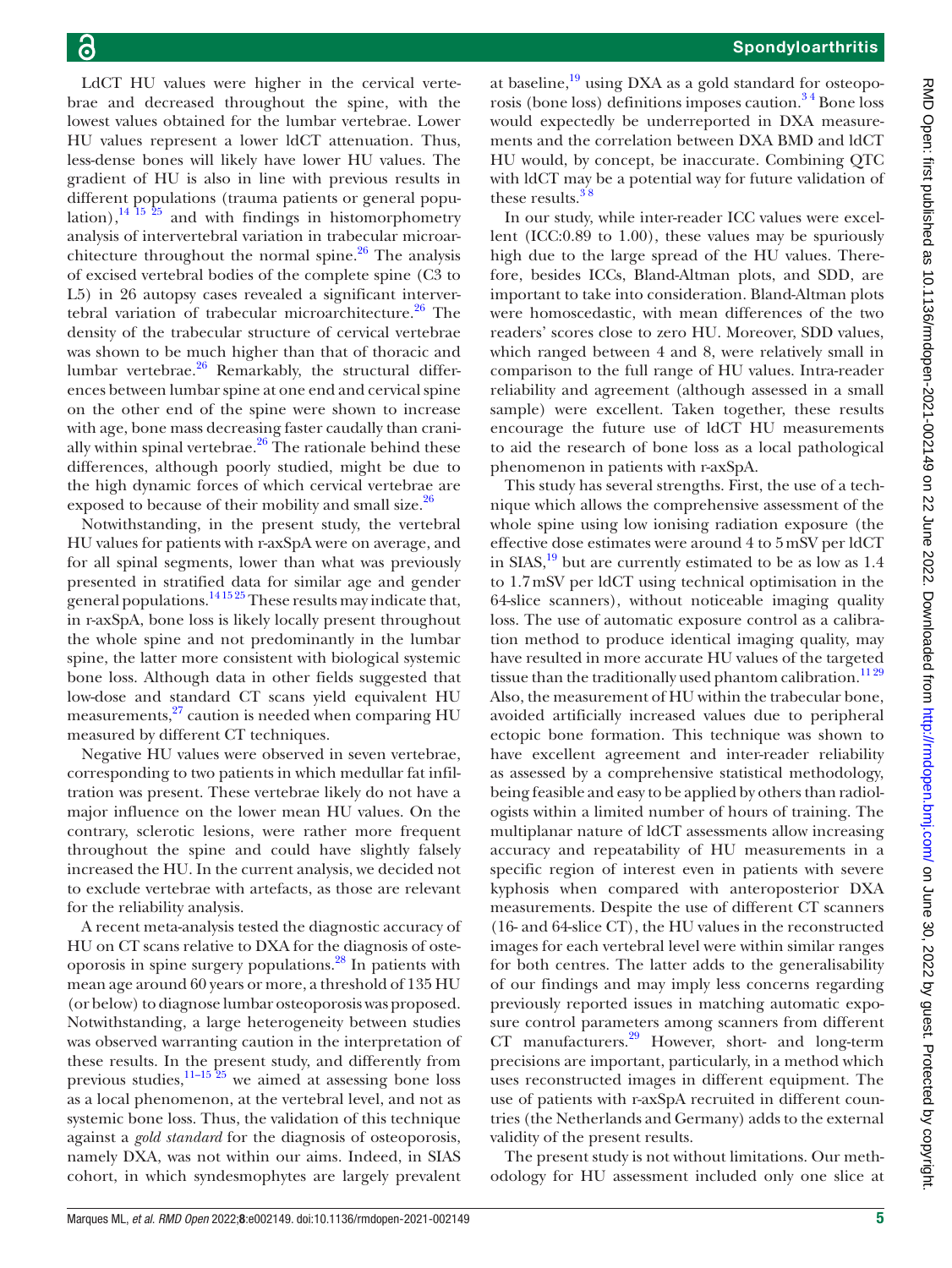a given vertebra, which does not fully account for the heterogeneity of the trabecular bone.<sup>11</sup> Notwithstanding, iterations of our methodology were performed according to that described by Schreiber *et al*, [11](#page-5-7) and the average HU of several slices from the same vertebra were not significantly different from the HU obtained for one slice only.<sup>[14](#page-5-10)</sup> Thus, and given the comprehensive assessment of 22 vertebrae per patient, we opted for the less timeconsuming methodology. LdCT artefacts can affect HU measurements. Notwithstanding, photon starvation and beam-hardening artefacts, that correspond to the presence of streaks and dark bands generated by the shoulder girdles, leading to falsely lowered HU measurements, could likely be prevented, or later corrected in the reconstruction process. $30$  Some of the limitations affecting HU measurement are incidental findings such as haemangiomas or bone islands.

In summary, the newly adapted and reliable assessment of ldCT vertebral HU can, as a surrogate of bone density, aid the study of bone disease throughout the whole spine in r-axSpA without the well-known limitations of  $DXA<sub>1</sub><sup>34</sup>$  and with a lower radiation exposure relatively to CT scans.[19](#page-5-9) These results warrant further validation and longitudinal assessment of reliability.

#### Author affiliations

<sup>1</sup>Department of Rheumatology, Leiden University Medical Center, Leiden, The **Netherlands** 

<sup>2</sup>Department of Rheumatology, Centro Hospitalar e Universitario de Coimbra EPE, Coimbra, Portugal

3 Department of Radiology, Centro Hospitalar e Universitario de Coimbra EPE, Coimbra, Portugal

4 Department of Radiology, Leiden University Medical Center, Leiden, The **Netherlands** 

5 Rheumazentrum Ruhrgebiet Herne, Ruhr University Bochum, Bochum, Germany 6 Department of Rheumatology, Zuyderland Medical Centre Heerlen, Heerlen, The Netherlands

Contributors XB, JB, FAvG and MR performed the data collection in SIAS cohort. MLM, DvdH, SR and FAvG developed the study design. MLM and NPdS iteratively tested the methodology and independently performed all the Hounsfield Units measurements. MLM and SR prepared the dataset. MLM and SR performed the statistical analyses and synthesised the data. MLM has drafted the first version of the manuscript, and all authors have critically reviewed and agreed with the final version of the manuscript. SR is responsible for the overall content as guarantor.

Funding SIAS study was funded by the Dutch Rheumatism Association. MLM is supported by the Fundação para a Ciência e Tecnologia (FCT) grant SFRH/ BD/143744/2019.

Competing interests None declared.

#### Patient consent for publication Not applicable.

Ethics approval Ethics approval for the study was obtained from the institutional review board at each centre (Leiden Medisch Ethische Toetsings Commissie (METC) number: P10.021; Herne Ethikkommission der Ruhr Universität Bochum number: 4366-12). Participants gave informed consent to participate in the study before taking part. Coded data of the included patients were used.

Provenance and peer review Not commissioned; externally peer reviewed.

Data availability statement All data relevant to the study are included in the article or uploaded as supplementary information.

Supplemental material This content has been supplied by the author(s). It has not been vetted by BMJ Publishing Group Limited (BMJ) and may not have been peer-reviewed. Any opinions or recommendations discussed are solely those of the author(s) and are not endorsed by BMJ. BMJ disclaims all liability and responsibility arising from any reliance placed on the content. Where the content includes any translated material, BMJ does not warrant the accuracy and reliability RMD Open: first published as 10.1136/rmdopen-2021-002149 on 22 June 2022. Downloaded from http://rmdopen.bmj.com/ on June 30, 2022 by guest. Protected by copyright on June 30, 2022 by guest. Protected by copyright. <http://rmdopen.bmj.com/> RMD Open: first published as 10.1136/rmdopen-2021-002149 on 22 June 2022. Downloaded from

of the translations (including but not limited to local regulations, clinical guidelines, terminology, drug names and drug dosages), and is not responsible for any error and/or omissions arising from translation and adaptation or otherwise.

Open access This is an open access article distributed in accordance with the Creative Commons Attribution Non Commercial (CC BY-NC 4.0) license, which permits others to distribute, remix, adapt, build upon this work non-commercially, and license their derivative works on different terms, provided the original work is properly cited, appropriate credit is given, any changes made indicated, and the use is non-commercial. See:<http://creativecommons.org/licenses/by-nc/4.0/>.

#### ORCID iDs

Mary Lucy Marques<http://orcid.org/0000-0002-3071-9425> Desirée van der Heijde<http://orcid.org/0000-0002-5781-158X> Xenofon Baraliakos <http://orcid.org/0000-0002-9475-9362> Juergen Braun<http://orcid.org/0000-0002-9156-5095> Floris A van Gaalen<http://orcid.org/0000-0001-8448-7407> Sofia Ramiro <http://orcid.org/0000-0002-8899-9087>

#### **REFERENCES**

- <span id="page-5-0"></span>1 Navarro-Compán V, Sepriano A, El-Zorkany B, *et al*. Axial spondyloarthritis. *[Ann Rheum Dis](http://dx.doi.org/10.1136/annrheumdis-2021-221035)* 2021;80:1511–21.
- <span id="page-5-1"></span>Clunie G, Horwood N. Loss and gain of bone in spondyloarthritis: what drives these opposing clinical features? *[Ther Adv](http://dx.doi.org/10.1177/1759720X20969260)  [Musculoskelet Dis](http://dx.doi.org/10.1177/1759720X20969260)* 2020;12:20969260. 12.
- <span id="page-5-2"></span>3 Lim MJ, Kang KY. A contemporary view of the diagnosis of osteoporosis in patients with axial spondyloarthritis. *[Front Med](http://dx.doi.org/10.3389/fmed.2020.569449)* 2020;7.
- 4 Fitzgerald GE, O'Shea FD. The fascinating paradox of osteoporosis in axial spondyloarthropathy. *[J Rheumatol](http://dx.doi.org/10.3899/jrheum.170051)* 2017;44:1767–76.
- <span id="page-5-3"></span>5 International Atomic Energy Agency. Radiation protection of patients during DXA. Available: [https://www.iaea.org/resources/rpop/health](https://www.iaea.org/resources/rpop/health-professionals/other-specialities-and-imaging-modalities/dxa-bone-mineral-densitometry/patients#1)[professionals/other-specialities-and-imaging-modalities/dxa-bone](https://www.iaea.org/resources/rpop/health-professionals/other-specialities-and-imaging-modalities/dxa-bone-mineral-densitometry/patients#1)[mineral-densitometry/patients#1](https://www.iaea.org/resources/rpop/health-professionals/other-specialities-and-imaging-modalities/dxa-bone-mineral-densitometry/patients#1)
- <span id="page-5-4"></span>6 Fitzgerald G, Anachebe T, McCarroll K, *et al*. Measuring bone density in axial spondyloarthropathy: time to turn things on their side? *[Int J Rheum Dis](http://dx.doi.org/10.1111/1756-185X.13765)* 2020;23:358–66.
- 7 Guglielmi G, Lang TF. Quantitative computed tomography. *[Semin](http://dx.doi.org/10.1055/s-2002-36719)  [Musculoskelet Radiol](http://dx.doi.org/10.1055/s-2002-36719)* 2002;6:219–27.
- <span id="page-5-5"></span>8 Brunnquell CL, Winsor C, Aaltonen HL, Laura Aaltonen H, *et al*. Sources of error in bone mineral density estimates from quantitative CT. *[Eur J Radiol](http://dx.doi.org/10.1016/j.ejrad.2021.110001)* 2021;144:110001.
- <span id="page-5-6"></span>9 Lee SY, Song R, Yang HI, *et al*. The bone bridge significantly affects the decrease in bone mineral density measured with quantitative computed tomography in ankylosing spondylitis. *[PLoS One](http://dx.doi.org/10.1371/journal.pone.0249578)* 2021;16:e0249578.
- <span id="page-5-8"></span>10 Fauny M, Verhoeven F, Allado E, *et al*. Relationship between spinal structural damage on radiography and bone fragility on CT in ankylosing spondylitis patients. *[Sci Rep](http://dx.doi.org/10.1038/s41598-021-88838-9)* 2021;11:9342.
- <span id="page-5-7"></span>11 Schreiber JJ, Anderson PA, Rosas HG, *et al*. Hounsfield units for assessing bone mineral density and strength: a tool for osteoporosis management. *[J Bone Joint Surg Am](http://dx.doi.org/10.2106/JBJS.J.00160)* 2011;93:1057–63.
- 12 Narayanan A, Cai A, Xi Y, *et al*. CT bone density analysis of lowimpact proximal femur fractures using hounsfield units. *[Clin Imaging](http://dx.doi.org/10.1016/j.clinimag.2019.04.009)* 2019;57:15–20.
- 13 Scheyerer MJ, Ullrich B, Osterhoff G, *et al*. [Hounsfield units as a measure of bone density-applications in spine surgery]. *[Unfallchirurg](http://dx.doi.org/10.1007/s00113-019-0658-0)* 2019;122:654–61.
- <span id="page-5-10"></span>14 P. Patel S, J. Lee J, *et al*. Normative vertebral hounsfield unit values and correlation with bone mineral density. *[j of Clinical & Experimental](http://dx.doi.org/10.4172/2471-8416.100014)* 2016;02:1–7.
- 15 Colantonio DF, Saxena SK, Vanier A, *et al*. Cervical spine computed tomography hounsfield units accurately predict low bone mineral density of the femoral neck. *[Clin Spine Surg](http://dx.doi.org/10.1097/BSD.0000000000000879)* 2020;33:E58–62.
- 16 Zou D, Li W, Deng C, *et al*. The use of CT hounsfield unit values to identify the undiagnosed spinal osteoporosis in patients with lumbar degenerative diseases. *[Eur Spine J](http://dx.doi.org/10.1007/s00586-018-5776-9)* 2019;28:1758–66.
- 17 Marques ML, Ramiro S, Machado PM, *et al*. No relationship between bone mineral density and syndesmophyte formation at the same level in the lumbar spine of patients with radiographic axial spondyloarthritis. *[RMD Open](http://dx.doi.org/10.1136/rmdopen-2020-001391)* 2020;6.
- 18 Maksymowych WP, Lambert RG. Spondyloarthritis: low-dose CT for spondyloarthritis - a brilliant new chapter? *[Nat Rev Rheumatol](http://dx.doi.org/10.1038/nrrheum.2018.4)* 2018;14:130–1.
- <span id="page-5-9"></span>19 de Bruin F, de Koning A, van den Berg R, *et al*. Development of the CT syndesmophyte score (CTSS) in patients with ankylosing spondylitis: data from the SIAS cohort. *[Ann Rheum Dis](http://dx.doi.org/10.1136/annrheumdis-2017-212553)* 2018;77:371–7.